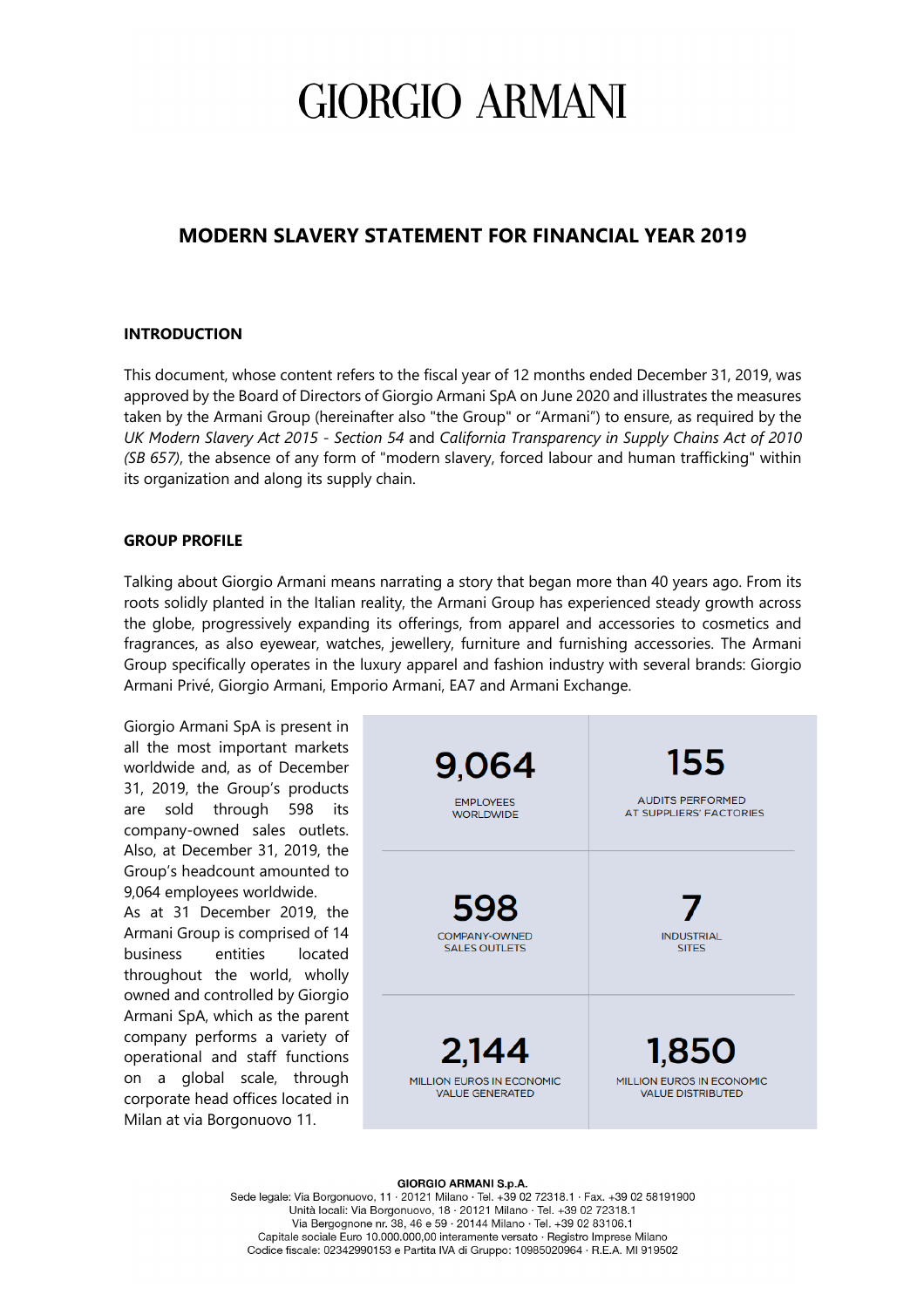#### **ETHICAL PRINCIPLES**

The Board of Directors considers respect for ethical principles to be the expressions of the Group reputation and the drivers for Armani's success.

During 2019, the Armani Group drew up the *Sustainability Plan* in which the Group declares its commitment to the United Nations Sustainable Development Goals by specifically raising the quality standards for suppliers of Armani by 2030. Moreover, with the objective of disseminating and promoting their sustainability policies across the supply chain, the Armani Group has adopted specific policies to safeguard the transparent and responsible conduct of its value chain and create lasting collaborations with suppliers. These are:

- The values of Armani as formalised in the *Code of Ethics* guide the company's mode of operation and conduct of business as reflected in the actions of all those working in their name and on their behalf. In fact, the Code of Ethics is distributed to the Group's directors, statutory auditors, employees, consultants, suppliers and business and commercial partners. The norms and rules contained in the Code, regardless of their legal value, are dictated by a specific social and moral commitment that Armani assumes. The Armani Group's values are:
	- o Trust
	- o Protecting and valuing diversity
	- o Responsibility towards the community
	- o Team spirit
	- o Integrity and sharing
	- o Policy relating to personnel
	- o Transparency and completeness of information
	- o Protection and respect for the environment

All suppliers and collaborators are expected to behave in compliance with rules of law, in an ethically correct manner and in line with internationally accepted standards and principles on the treatment of employees, with specific reference to following principles: the protection of fundamental rights, non-discrimination, the protection of children, the prohibition of forced labour, and the protection of trade union rights, occupational health and safety, working hours, remuneration. The breach of the provisions of this Code by collaborators, suppliers, consultants and commercial partners can result, in cases of greatest gravity, in the termination of the contractual relationship.

The Code of Ethics is available to all Group employees on the homepage of the corporate intranet. The Group attaches particular importance to protecting all forms of diversity, believing strongly that its presence is an added value and a critical success factor.

The Code of Ethics is available to all members of staff of Armani in an internal section of the company intranet and on the institutional website. Thanks to the series of measures undertaken, no episodes of discrimination were reported in 2019.

• the *Supplier Social Code of Conduct* is shared with Armani suppliers when each contract is concluded. It defines the rules of ethical and social conduct, in support of the Universal Declaration of Human Rights and the ILO Declaration on Fundamental Principles and Rights at Work, that suppliers commit to adhere in order to guarantee that products are manufactured in compliance with the highest standards of quality and safety. The Social Code of Conduct specifically sets the goal of guaranteeing dignified and safe working conditions for all workers involved in the Group's value chain and defines Armani's requirements in the main areas of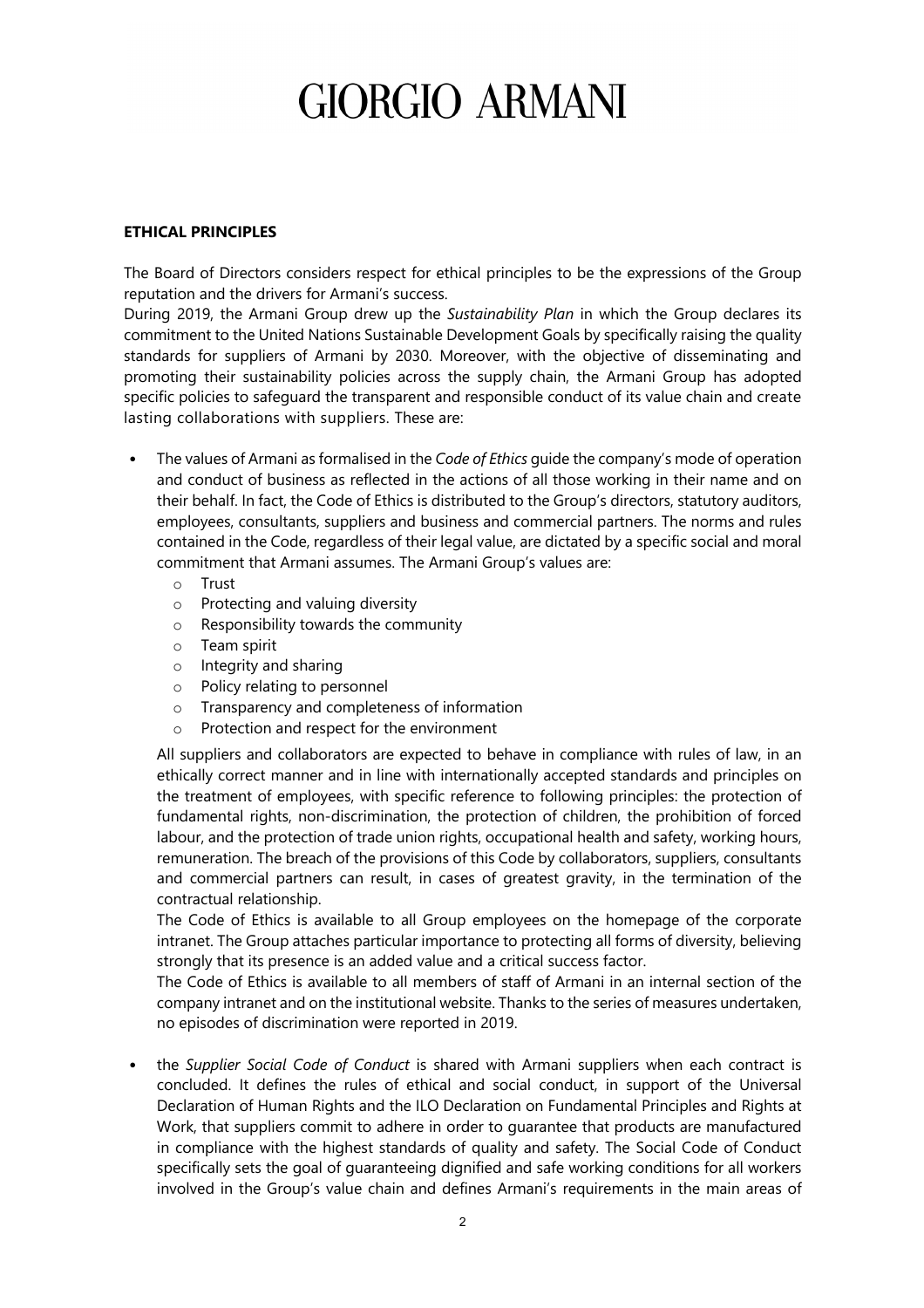socially responsible sourcing. The Code consists of the following sections that establish binding provisions concerning:

- o Child Labor
- o Modern Slavery
- o Discipline, Abuse and Harassment
- o Discrimination
- o Freedom of Association and Collective Bargaining
- o Compensation
- o Working Hours
- o Hiring and Employment Practices
- o Health and Safety Work and Living Space
- o Community Engagement
- o Environmental Protection
- o Subcontracting
- o Management Systems
- o Anti-Bribery and Business Ethics
- o Monitoring and Compliance
- o Corrective Action

### **SUPPLY CHAIN PROFILE**

Armani's suppliers may be divided into four main categories (as at December 31, 2019):

- Suppliers of finished products and apparel items (65%), who, by autonomously procuring raw materials, produce the finished apparel item according to a technical design or sample of the product.
- Suppliers of subcontract manufacturing services (19%), to whom the Group entrusts the production of the finished product, supplying the necessary raw materials and technical information for the work planned.
- Suppliers of raw materials (16%).
- Providers of services, such as analysis laboratories, consulting and general services procurement companies.

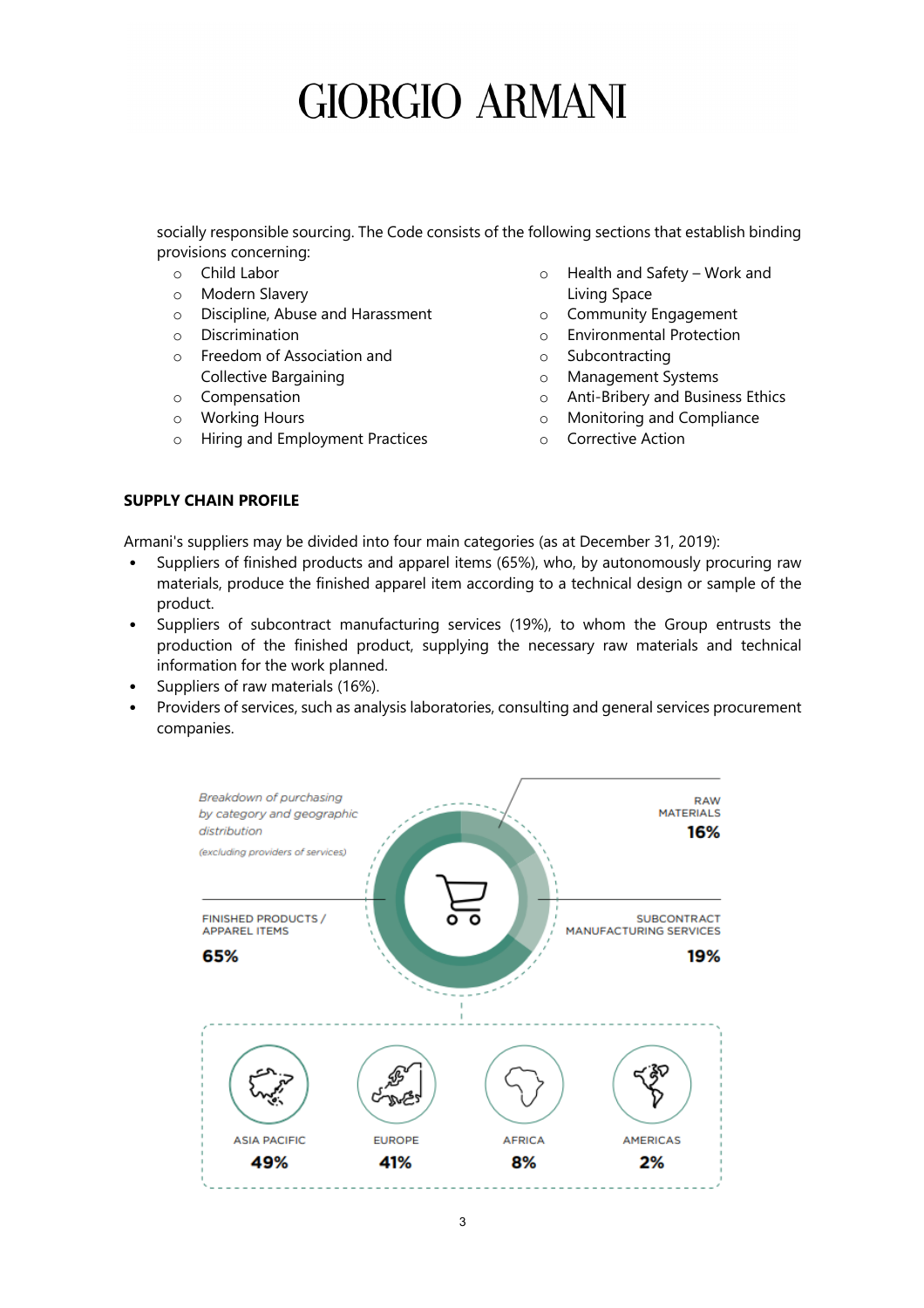As at December 31, 2019, the production of Armani is entrusted to 7 production sites located in Europe (Italy) and Asia (Hong Kon), which collaborate and monitor the Group's suppliers (excluding providers of services), mainly situated in the Asia Pacific (49%) and Europe (41%).

As Armani is cognisant of the strategic importance of supplier relationship management, it has implemented a process for monitoring the supply chain, by means of social and environmental auditing programmes, as explained in the *Supply chain risk assessment & due diligence processes* Section.

### **SUPPLY CHAIN RISK ASSESSMENT & DUE DILIGENCE PROCESSES**

Armani's attention to ethical and social aspects throughout its supply chain starts with the supplier selection phase, continues with the acceptance of the Code of Ethics and the Supplier Code of Conduct along the contract phase from the supplier side and concludes with the audit phase to the most relevant suppliers.

Indeed, at first, all suppliers are required by contract to respect and ensure that any subcontractors respect the Code of Ethics and the Supplier Social Code of Conduct of the Group. Any violation of the principles set out herein constitutes a breach of contract and entitles Armani to terminate the contract in place.

Then, the Armani Group conducts ethical audits along its supply chain to verify compliance with applicable laws and the principles set out in the abovementioned Codes. In line with previous years, also in 2019, the semi-announced audits were conducted by a qualified and experienced independent body to ensure maximum impartiality. The audits are aimed at identifying any potential critical aspects and consequently, at guiding the suppliers towards any eventual corrective actions necessary to be able to continue maintaining the qualification of supplier to the Group. On the basis of any non-compliance reported, the suppliers are subsequently ranked on a rating scale from A to E, so as to enable the CSR unit to effectively monitor their progress on the path to complete compliance with the standards. Social compliance audit specifically benchmarks suppliers against socially responsible principles and fundamental human and workers' rights, particularly against discrimination and human rights, forced labour, child labour, freedom of association, working hours, compensation, and health and safety. The suppliers whose overall rating is initially below B, are guided towards achieving improvement in the global assessment through a corrective action plan, with achievement timelines established according to the importance of the respective issues being addressed. However, where suppliers receive an overall rating that is not in line with the Group's expectations, a meeting with them is immediately convened and they are requested to take corrective action within very brief timeframes and, where there appears to be no possibility of adherence to the standards, an exit plan is defined. This process of supplier evaluation and engagement has served not only to ensure compliance with the requirements defined by the Group, but above all fosters the sharing of good practices amongst suppliers, thus increasing and enhancing the level of awareness within the sector.

Given the large number of the Group's suppliers, a priority list is defined annually for the audits to be carried out. The priorities are defined on the basis of the risks that could be generated by suppliers who: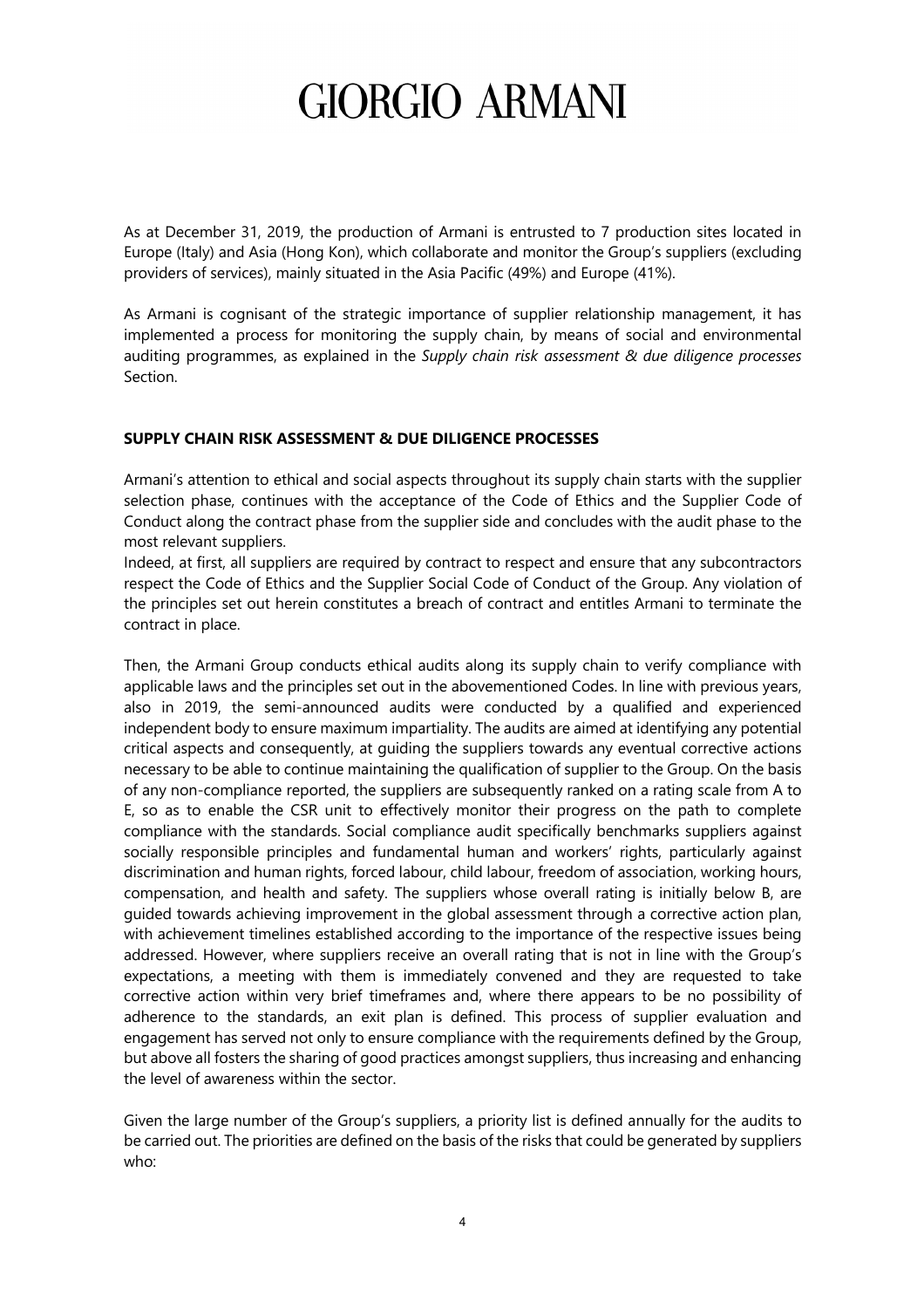- enjoy autonomy of action in procurement and supply management, such as suppliers of marketed items;
- have production facilities in countries considered to be at risk of employing improper practices towards workers and the environment, as per the SA8000 Standard, such as in the Asia region.

In addition, each year, the Group tries to cover the largest number of production sites managed by each supplier while avoiding repeating the controls at the facilities already audited. This explains the variability of the number of audits over the years. Indeed, during the three-year period 2017-2019, the Group carried out 147 social and environmental audits in 2017, 220 in 2018 and 155 in 2019. During 2019, the audits covered 37% of the Armani Group's suppliers, in terms of 2019 turnover, and 99% of the audited suppliers, based on turnover, were suppliers of marketed items, mainly located in the Asia Pacific (96%).



Moreover, a supply chain greatly localized in Europe constitutes an asset also from a social responsibility standpoint, as it allows easier control by the Italian parent company. Specifically, in Italy, employee working conditions are regulated by the National Collective Labour Agreements (CCNL) in place, which are set down at national level between the trade unions and the associations representing the firms. The CCNL governs, in terms of pay and statutory requirements, the privileges, assurances and responsibilities of all employees belonging to a particular industry, such as guaranteed minimum wages, working hours, holidays, seniority care, overtime treatment, holidays and night work (with overtime treatment), the duration of the trial period and notice period, sick leave, maternity leave, accident leave and the disciplinary code.